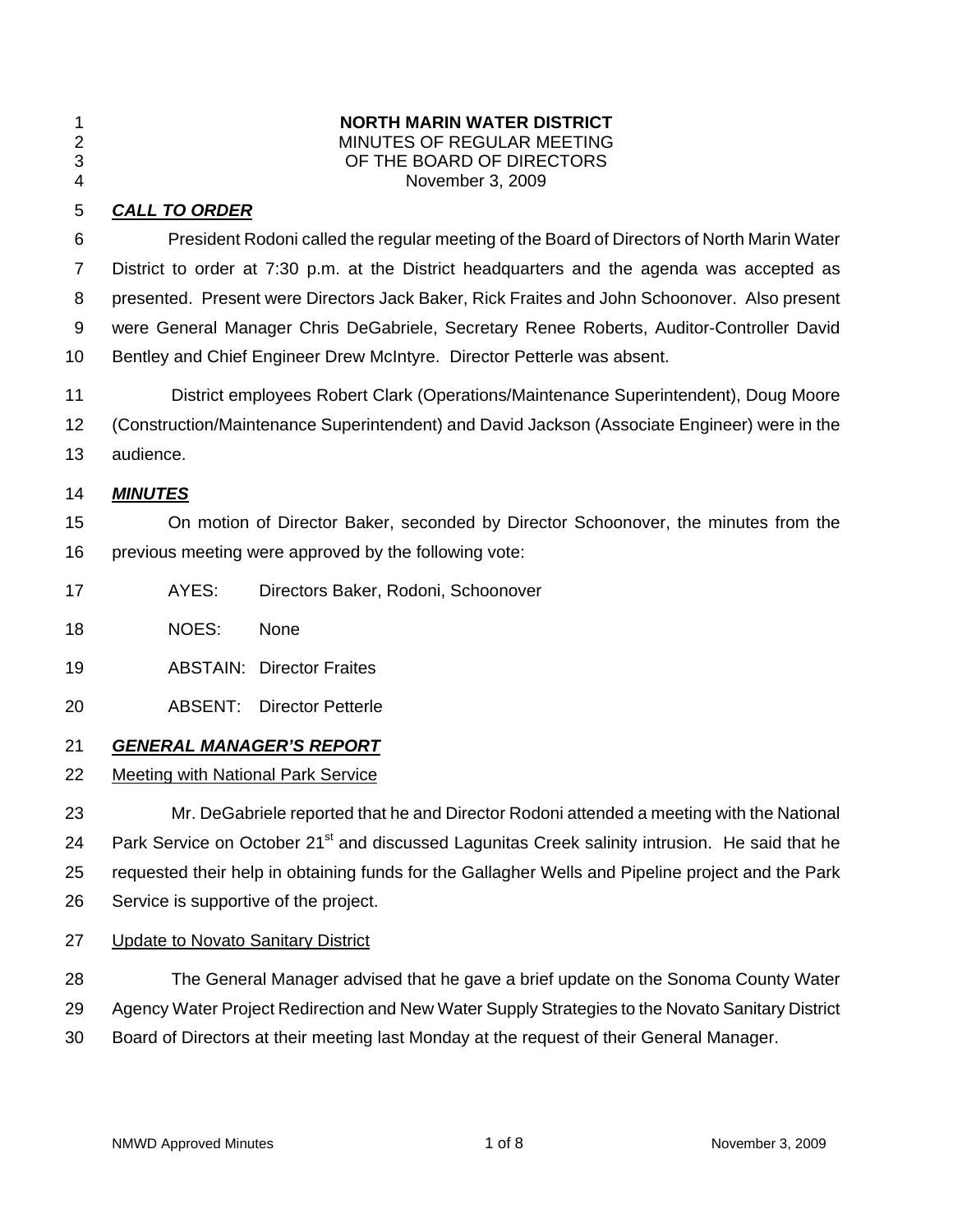### 1 Meeting with Assembly Member Jared Huffman

2 Mr. DeGabriele stated that he and Director Baker attended a meeting with Assembly 3 Member Jared Huffman's staff last Wednesday advocating for Mr. Huffman's support of the North 4 Bay Water Reuse Authority project and potential state funding. He said that Bill Long and Beverly 5 James from Novato Sanitary District along with representatives from Las Gallinas Valley Sanitary 6 District, SCWA and NBWRA consultants also attended.

#### 7 Water for People Fundraiser

8 Mr. DeGabriele reported that on Friday, October 30, District employees held a potluck 9 during their lunch hour and raised over \$600 for Water for People.

#### 10 *OPEN TIME*

11 President Rodoni asked if anyone in the audience wished to bring up an item not on the 12 agenda and there was no response.

#### 13 *STAFF / DIRECTORS' REPORTS*

14 President Rodoni asked if staff or Directors wished to bring up an item not on the agenda 15 and there was no response.

#### 16 *CONSENT CALENDAR*

17 Item 5, Response to Letter Re Solar Project, was removed from the Consent Calendar at 18 the request of Director Baker for further discussion.

19 On the motion of Director Schoonover, seconded by Director Fraites and unanimously 20 carried by those Directors present, the following items were approved on the consent calendar:

### 21 *RESPONSE TO LETTER RE SOLAR PROJECT*

22 This item was removed from the consent calendar for further discussion.

23 Director Baker stated that he had no problem with the intent of the letter; however, he stated 24 that that he is not familiar with the technical jargon in the letter and requested that the letter be more 25 understandable.

26 Mr. Bentley responded that the letter's author, Thomas Ring, is a consulting chemical 27 engineer and the response letter is on the same technical level given his level of knowledge on the 28 subject. Mr. DeGabriele stated that this is a complex subject and staff will do its best to amend the 29 letter in more understandable terms.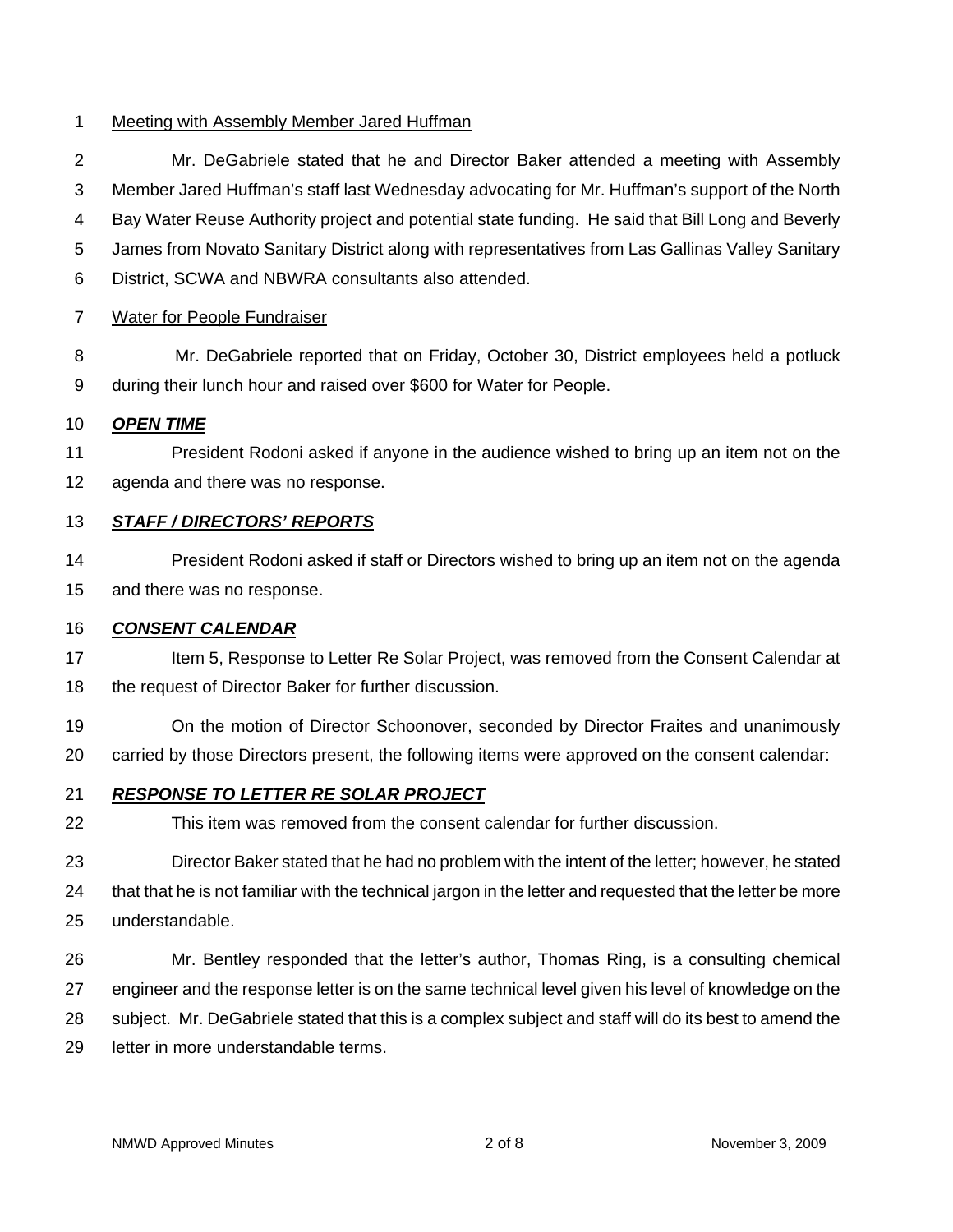1 On motion of Director Baker, seconded by Director Fraites and unanimously carried by 2 those Directors present, the Board authorized President Rodoni to sign the letter to Mr. Thomas 3 Ring as amended.

### 4 *NOVEMBER 2009 VEHICLE AUCTION*

The Board authorized the General Manager to enter into a sales contract with 1<sup>st</sup> Capitol 6 Auction to dispose of surplus vehicles, including a1986 Chevrolet C-10 1/2-ton pickup, 1997 Ford 7 F150 1/2-ton pickup and 1993 Ford Ranger pickup.

# 8 *BOLD, POLISNER, MADDOW, NELSON AND JUDSON 50-YEAR SERVICE ANNIVERSARY*

9 The law firm of Bold, Polisner, Maddow, Nelson and Judson has been providing the District 10 legal counsel since 1959. The Board approved Resolution No. 09-34 entitled, "Resolution of 11 Appreciation to Bold, Polisner, Maddow, Nelson and Judson on Fifty Years of Service to the Board 12 of Directors of North Marin Water District."

### 13 *OUTSIDE AUDITOR'S 2009 REPORT AND MANAGEMENT LETTER*

14 The Board was presented the draft Outside Auditor's 2009 Report and Management Letter 15 on October 20, 2009 and no significant changes were requested by the Board. The Board 16 accepted the final Outside Auditor's FY 08/09 Financial Report and Management Letter.

### 17 *ACTION CALENDAR*

### 18 *APPROVE: AUTHORIZATION TO SUBMIT AN APPLICATION FOR A LOW INTEREST RATE*  19 *CONSTRUCTION LOAN AND AUTHORIZATION OF GENERAL MANAGER TO ACT AS*  20 *AUTHORIZED REPRESENTATIVE - PROPOSED STAFFORD TREATMENT PLANT SOLAR* 21 *ENERGY PROJECT*

22 Mr. McIntyre stated that staff has been investigating ways to obtain low-interest rate loans 23 for the Stafford Treatment Plant Solar Energy Project and advised that the California Energy 24 Commission (CEC) has received \$12M in federal stimulus monies for energy efficiency or 25 generation projects; and that \$9M of those funds has already been allocated. He further stated that 26 the CEC loans are low interest (1%) and the District is submitting an application requesting the 27 amount of \$1.4M. He stated that the loan is a supplemental loan and is not intended to fully fund 28 the project. Mr. McIntyre said that the Board is being asked to approve the resolution that is 29 required as part of the application process. He said that staff is considering downsizing the project 30 to reduce construction costs and produce and sell power generated by the project at a higher rate 31 to offset the power bill. He said that staff continues to explore other funding opportunities.

32 Mr. McIntyre said that this proposed solar energy project dovetails with the District's interest 33 in reducing green house gas emissions and asked Mr. Clark to elaborate. Mr. Clark stated that the 34 District has been tracking the energy efficiency of District facilities and the District has implemented

NMWD Approved Minutes and the settlement of  $3 \times 3$  of 8 November 3, 2009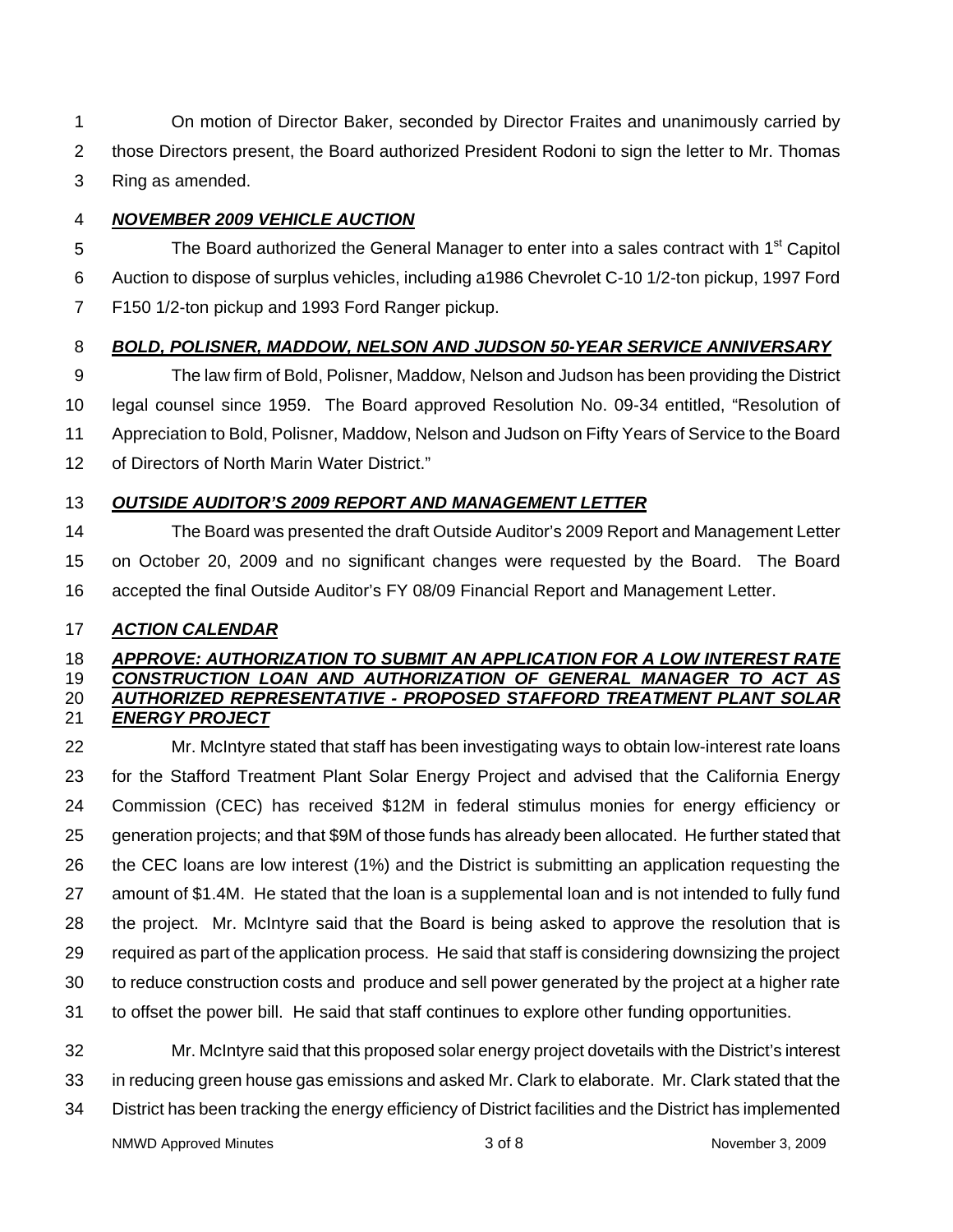1 energy efficiency goals throughout the District to comply with AB 32 which requires reduction of 2 greenhouse gas emissions to 1990 levels by 2020. He further stated that the District is about 20% 3 shy of that goal and that without the solar project it will be more difficult to meet the AB32 goal. He 4 opined that by meeting the AB 32 goal it may allow the District to meet potential eligibility 5 requirements for any future funding.

6 Mr. McIntyre added that the available CEC money will be snapped up quickly and it's 7 important to have all the environmental work done. He said that the fact that the CEQA is already 8 completed allows the District to submit this application.

9 On motion of Director Schoonover and seconded by Director Fraites, and unanimously 10 carried by those Directors present, the Board approved Resolution No. 09-35 entitled, "Resolution 11 of the Board of Directors of the North Marin Water District Authorizing the North Marin Water District 12 to Apply for an Energy Efficiency Loan from the California Energy Commission."

### 13 *APPROVE: STAFFORD DAM OUTLET TOWER REHABILITATION PROJECT (SYBLON-REID)* 14 *CHANGE ORDERS NO. 04-10, 05-10, 06-10*

15 Mr. McIntyre introduced David Jackson, District project engineer for the Stafford Dam Outlet 16 Tower Rehabilitation Project. Mr. Jackson stated that the Board was informed of these potential 17 change orders to Syblon-Reid for the Stafford Dam Outlet Tower Rehabilitation Project at the 18 January 20, 2009 meeting during the project update.

19 Mr. Jackson said that Change Order No. 04-10 is a result of the load on the stems created 20 by the new hydraulic operators for the gates and the location of the original stem guides. He said 21 the new hydraulic operators exert a great deal more force on the stems and to prevent buckling of 22 the stems, the new stem guides must be spaced no greater than  $7\frac{1}{2}$  feet apart. He said that the 23 original plan was to use the existing stem guides but they were not located where needed and they 24 were extremely corroded; therefore, new stem guides had to be installed.

25 Mr. Jackson explained that Change Order No. 05-10 is a result of differences between the 26 original contract drawings and actual conditions at the base of the tower which were not discovered 27 until the diver removed the gate to reveal the hidden conflicts. He said that the 30" gate needed to 28 be specially designed to accommodate the unexpected field conditions and also required additional 29 diver labor and materials.

30 Mr. Jackson reported that the final Change Order No. 06-10 was the result of delays during 31 the submittal review process and the contractor failing to complete the project on time.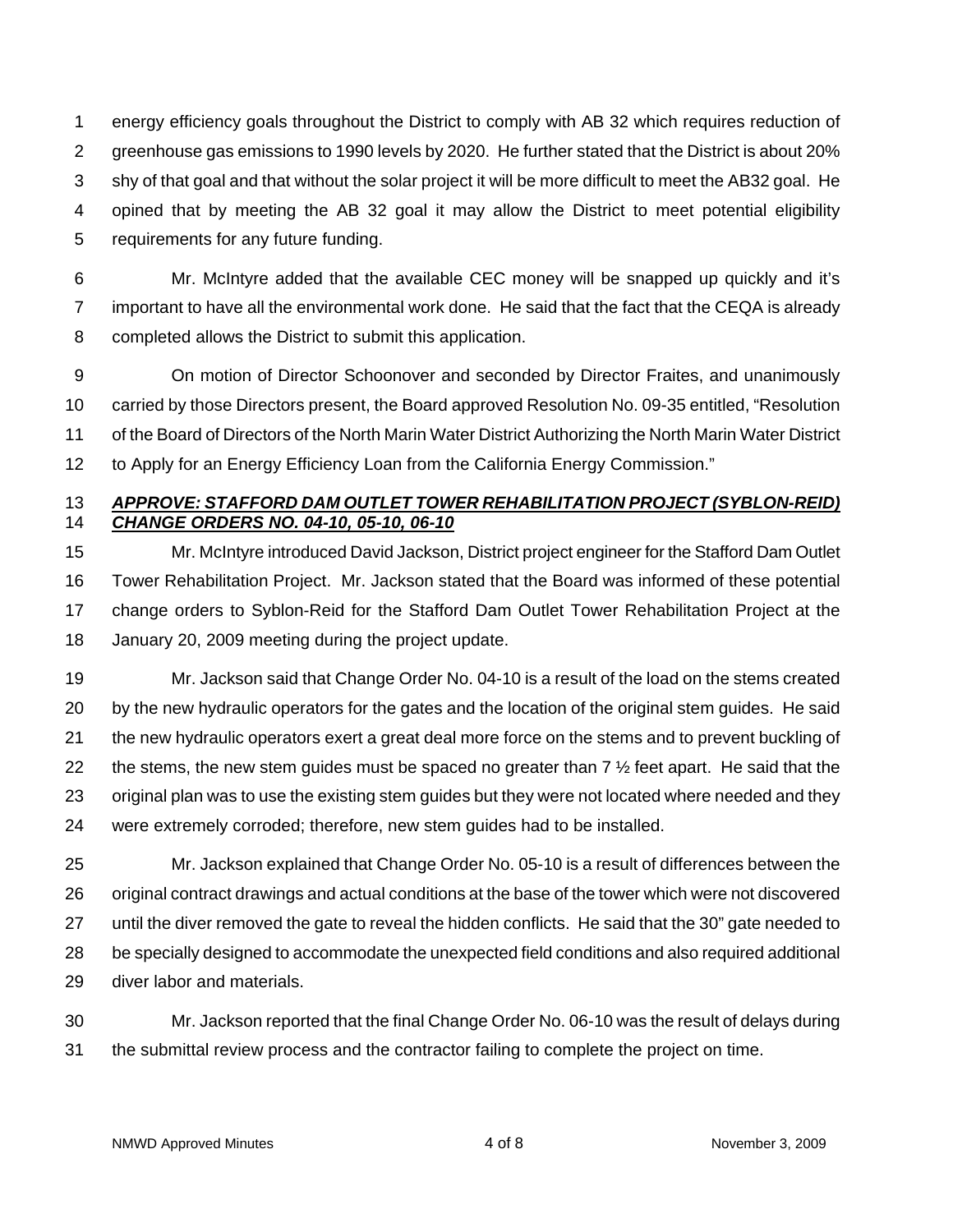1 Mr. Jackson said that overall, the project went well except for contractor delays. He 2 discussed the project summary and said that based on staff's estimate in June, the project will 3 come in approximately \$14,000 below the estimated construction costs due to reductions in 4 negotiated change order costs. He also pointed out the outstanding tasks to be performed by the 5 contractor before the project is closed out, including demonstrating the operation of the gates and 6 testing for tower integrity and gate leakage.

7 Director Baker stated that he would like to thank Mr. Jackson and Mr. McIntyre for the 8 success of the project, acknowledging that it was a tricky project involving underwater construction. 9 He said he appreciates their good work.

10 On motion of Director Baker, seconded by Director Schoonover and unanimously carried by 11 those Directors present, the Board authorized the General Manager to execute Change Orders 04- 12 10, 05-10 and 06-10 to Syblon Reid in the amount of \$53,876 and a 35-day time extension.

### 13 *INFORMATION ITEMS*

# 14 *UNDERGROUND SERVICE ALERT (USA) – "CALL BEFORE YOU DIG"*

15 Mr. Moore provided information to the Board on the Underground Service Alert (USA) "Call 16 Before You Dig" and procedures that are followed when requests for pipeline location are received 17 by the District from USA. He also informed the Board of the procedures when staff requires 18 information from USA. He explained that he goes out to the site and marks the area in question, 19 and then USA will notify utilities to come out to locate and mark facilities in the vicinity.

### 20 *INCIDENT INVOLVING PG&E GAS LINE*

21 Mr. Moore explained the circumstances leading up to District crews nicking a 1" plastic gas 22 line on Alameda del Prado. He said that during the Marin County bike path project, a light pole was 23 relocated which necessitated that the District 12" main be moved. He said that the area where a 24 gas line was located was marked by USA and the crew began potholing with hand tools. He 25 explained that when the line was still not found, the crew widened the pothole area, using a 26 chipping jackhammer, and then a 1" plastic gas line was nicked. Mr. Moore said that as a result, 27 the gas had to be turned off at the nearby shopping center while PG&E repaired the line, and the 28 District was billed \$3,372 by PG&E.

### 29 *FACILITIES RESERVE CHARGE FEE INCREASE*

30 Mr. Bentley advised that a year ago the Board was asked to approve an increase in the 31 Facilities Reserve Charge to \$28,600; and at that time, the Board asked that the fee be phased-in 32 over two years. He further advised that the second phase is set to go into effect January 1, 2010. 33 He said that Director Rodoni requested that staff review the cost pertaining to the South

NMWD Approved Minutes and the settlement of the settlement of  $5$  of 8 november 3, 2009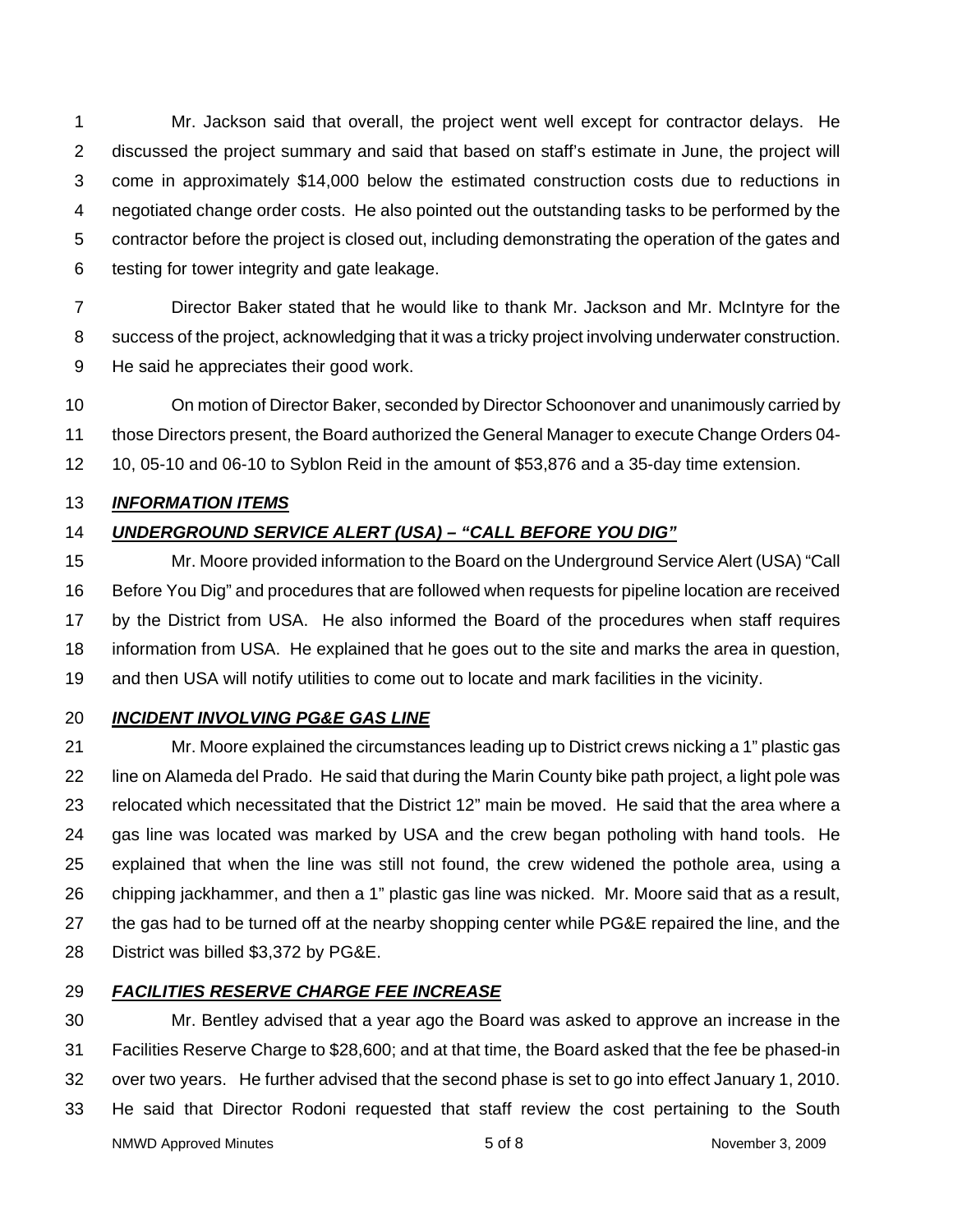1 Transmission System project and come back to the Board. He said that the Sonoma County Water 2 Agency has proposed abandoning the Water Project and any alternative project is unknown at this 3 time.

4 Mr. Bentley said the updated connection fee calculation shows further commercial 5 development in Novato of up to 6 million square feet resulting in no reduction in the connection fee 6 increase. He stated that there are additional costs including cost of renovating the District offices. 7 He said that it was originally hoped that the City of Novato would fund relocation of District offices, 8 but it has become apparent that that is a remote possibility. He said that the additional FRC charge 9 as calculated one year ago will offset the cost of the major renovation of the District office building 10 to comply with the Americans with Disabilities Act.

#### 11 *OCEANA MARIN SEWER DISCHARGE*

12 Mr. Clark provided information to the Board on the events leading up to a sewer discharge 13 in Oceana Marin after the October 13 rainstorm. He said that on October  $17<sup>th</sup>$ , staff was alerted of a 14 manhole overflowing. He reported that Phillips and Associates was contacted and they confirmed 15 the spill; they then contacted Rotor Rooter who TV'd the pipe and discovered a root ball in the line. 16 Mr. Clark stated that once the root ball was cut, the line was opened up and cleared and the system 17 was back to normal operations. He advised that he notified the North Coast Regional Quality 18 Control Board and a report was also filed in the State Water Resources Control Board 19 computerized tracking system.

# 20 *QUARTERLY PROGRESS REPORT – WATER CONSERVATION*

21 Mr. McIntyre presented the Quarterly Water Conservation Progress Report and stated that 22 toilet rebates and Cash for Grass rebates are close to double since last year. He said that the 23 increased interest in Cash for Grass is due to outreach on behalf of District staff and customers 24 realizing that turf uses a lot of water. He said it is projected that by mid-year, the budget for Cash 25 for Grass will be totally expended. He said washer rebates have been constant and the *Waterline* 26 was mailed in October and that the mailing generates a lot of participation in District Water 27 Conservation programs.

# 28 *QUARTERLY PROGRESS REPORT – ENGINEERING*

29 Mr. McIntyre reported on the first quarter for the Engineering department. In looking at the 30 expenditures for the first three month, projects are on track in Novato and West Marin. He said 51 31 projects were originally budgeted in FY 09-10; and nine carry-over projects which have not been 32 included in this year's budget and the costs associated with those projects adds \$400,000 to this 33 years costs. He said staff will not come back for budget augmentation and that staff is closely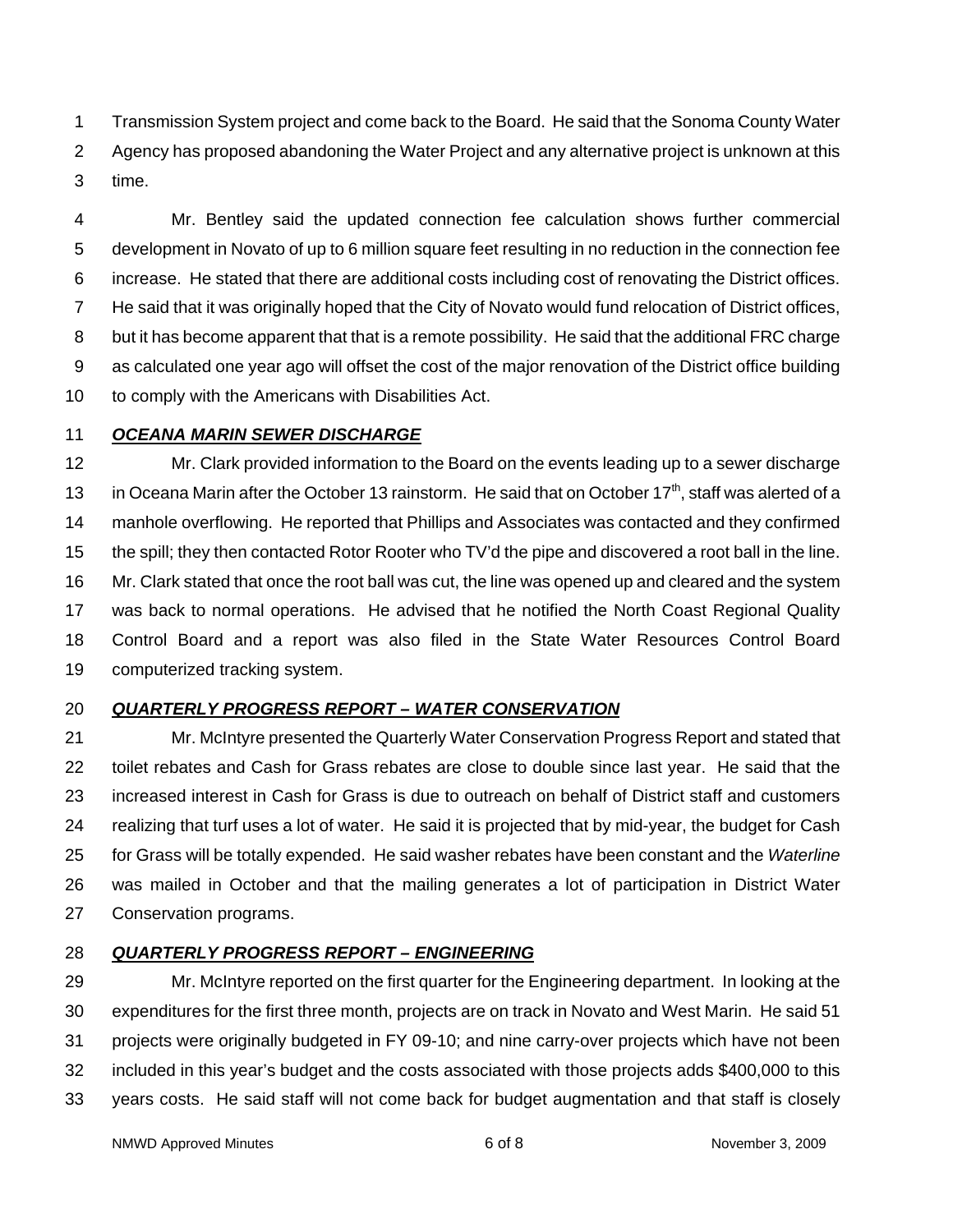1 tracking expenditures and does not anticipate any expenditures over budget. He said that labor 2 hours for developer work is 21% and for District project is 22% both versus 25% of the budget. He 3 said that he will provide a more detailed report at the mid-year.

### 4 *PUBLIC POLICY FACILITATING COMMITTEE MEETING – OCTOBER 29, 2009*

5 Mr. DeGabriele provided information on the Public Policy Facilitating Committee meeting 6 recapping last year's work on the Biological Opinion. He said that the National Marine Fisheries 7 Service reported that the Water Agency is doing a good job and progress has been satisfactory in 8 complying with the Biological Opinion.

9 Director Rodoni added that the presentations can be found on the Water Agency website 10 under RRIFR.

### 11 *WAC/TAC MEETING NOVEMBER 2, 2009*

12 Mr. DeGabriele stated that specific items of interest were comments on New Water Supply 13 Strategies and TAC Recommendations and that the WAC accepted the TAC recommendations with 14 minor modifications. He said those recommendations were 1) protect water quality and restore 15 reliability of the current water supply and current transmission system capacity; 2) address impacts 16 on listed salmonids species through compliance with the Biological Opinion; c) fulfill contractual 17 requirements to achieve reliable future water supply and develop future transmission system 18 capacity pursuant to a water supply master plan approved by the water contractors; d) prioritize 19 SCWA and water ratepayers' resources to achieve current and future water supply reliability; and e) 20 provide transparency and collaboration with the water contractors in water supply planning 21 decisions. He noted that specific strategies that the Water Agency requested comments on were 22 not addressed; it was believed by the TAC that there was not enough detail provided on the 23 strategies to determine impact on water demand and supply. He said the TAC looks forward to 24 working with the Water Agency in developing those strategies and that the recommendation 25 adopted by the WAC is more about priorities that the WAC believes is needed for the region's 26 current and future water supply.

27 Mr. DeGabriele reported that status report of New Water Supply Projects Plans and 28 Strategies was discussed. He said that a Water Supply Coordination Committee has been formed 29 comprised of the Agency's Assistant General Manager, Deputy Chief Engineer, the WAC Liaison 30 and the WAC and TAC Chairs and Vice-Chairs. He stated that the committee will meet next 31 Monday to work on development of 12 Strategies and how they can support projects, plans and 32 programs for water supply and how that will be reflected in the Urban Water Management Plan 33 (UWMP) which is due in 2010. He reported that the Budget Sub-committee of the TAC met last